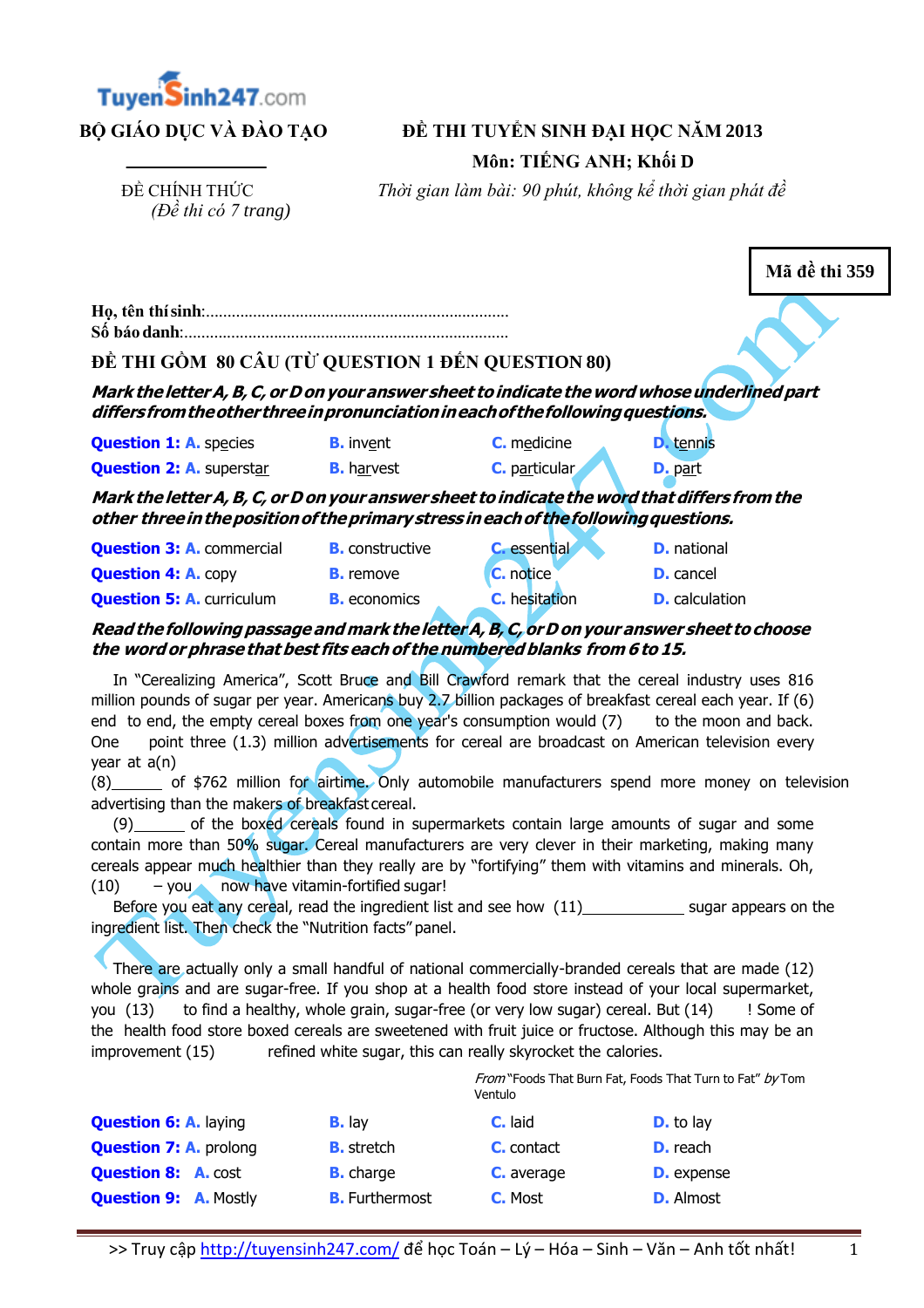| <b>Question 11: A. many</b><br>C. tall<br><b>D.</b> high<br><b>B.</b> large<br><b>Question 12: A. by</b><br><b>B.</b> from<br>D. in<br>C. at<br><b>Question 13: A. would be able</b><br><b>B.</b> are more likelier<br><b>C.</b> could more or less<br><b>D.</b> are much more likely<br><b>C.</b> look up<br><b>Question 14: A.</b> see through <b>B.</b> keep alert<br><b>D.</b> watch out<br><b>Question 15: A. from</b><br><b>C.</b> with<br><b>B.</b> on<br>D. at<br>Mark the letter A, B, C, or D on your answer sheet to indicate the correct answer in each of the<br>following questions.<br><b>Question 16:</b> As a millionaire who liked to show off her wealth, Mrs. Smith paid______we asked.<br>A. four time much than<br><b>B.</b> four times as much as |  |
|--------------------------------------------------------------------------------------------------------------------------------------------------------------------------------------------------------------------------------------------------------------------------------------------------------------------------------------------------------------------------------------------------------------------------------------------------------------------------------------------------------------------------------------------------------------------------------------------------------------------------------------------------------------------------------------------------------------------------------------------------------------------------|--|
|                                                                                                                                                                                                                                                                                                                                                                                                                                                                                                                                                                                                                                                                                                                                                                          |  |
|                                                                                                                                                                                                                                                                                                                                                                                                                                                                                                                                                                                                                                                                                                                                                                          |  |
|                                                                                                                                                                                                                                                                                                                                                                                                                                                                                                                                                                                                                                                                                                                                                                          |  |
|                                                                                                                                                                                                                                                                                                                                                                                                                                                                                                                                                                                                                                                                                                                                                                          |  |
|                                                                                                                                                                                                                                                                                                                                                                                                                                                                                                                                                                                                                                                                                                                                                                          |  |
|                                                                                                                                                                                                                                                                                                                                                                                                                                                                                                                                                                                                                                                                                                                                                                          |  |
|                                                                                                                                                                                                                                                                                                                                                                                                                                                                                                                                                                                                                                                                                                                                                                          |  |
| C. four times much as<br><b>D.</b> four time as many as                                                                                                                                                                                                                                                                                                                                                                                                                                                                                                                                                                                                                                                                                                                  |  |
| A. from<br>$B.$ to<br><b>C.</b> about<br>$D.$ up                                                                                                                                                                                                                                                                                                                                                                                                                                                                                                                                                                                                                                                                                                                         |  |
| <b>Question 18:</b> The pool should not be made so deep_________small children can be safe there.<br>A. if<br><b>C.</b> though<br><b>D.</b> so that<br><b>B.</b> so as to                                                                                                                                                                                                                                                                                                                                                                                                                                                                                                                                                                                                |  |
| <b>Question 19:</b> We all agree that she is student in our class.<br>A. the cleverest<br><b>B.</b> a more clever<br>C. most clever<br><b>D.</b> cleverest                                                                                                                                                                                                                                                                                                                                                                                                                                                                                                                                                                                                               |  |
| <b>Question 20:</b> There has been a great increase in retail sales,<br><b>D.</b> doesn't it<br>A. hasn't there<br><b>B.</b> isn't there<br>C. isn't it                                                                                                                                                                                                                                                                                                                                                                                                                                                                                                                                                                                                                  |  |
| <b>Question 21:</b> I am sorry I have no time at present to detail of our plan.<br>A. bring in<br><b>B.</b> take into<br><b>C.</b> come in<br><b>D.</b> go into                                                                                                                                                                                                                                                                                                                                                                                                                                                                                                                                                                                                          |  |
| <b>Question 22:</b> Long ago, women were _______ to vote in political elections.<br>C. forbidden<br><b>A.</b> prevented<br><b>B.</b> stopped<br><b>D.</b> banned                                                                                                                                                                                                                                                                                                                                                                                                                                                                                                                                                                                                         |  |
| <b>Question 23:</b> She asked me<br><u>I</u> was looking at.<br><b>B.</b> if<br>A. when<br>what<br><b>D.</b> why<br>$\mathbf{C}$                                                                                                                                                                                                                                                                                                                                                                                                                                                                                                                                                                                                                                         |  |
| <b>Question 24:</b> In spite of her abilities, Laura has been<br>overlooked for promotion.<br>A. repeat<br><b>B.</b> repeatedly<br><b>C.</b> repetitive<br><b>D.</b> repetition<br><b>Question 25: Tom: "</b>                                                                                                                                                                                                                                                                                                                                                                                                                                                                                                                                                            |  |
| Mike: "I won't say no!"<br>A. How are things with you, Mike?<br><b>B.</b> What about playing badminton this afternoon?<br>C. Mike, do you know where the scissors are?<br>D. What's your favourite, tea or coffee?                                                                                                                                                                                                                                                                                                                                                                                                                                                                                                                                                       |  |
| <b>Question 26:</b> Education in many countries is compulsory _______ the age of 16.                                                                                                                                                                                                                                                                                                                                                                                                                                                                                                                                                                                                                                                                                     |  |
| <b>B.</b> when<br>A. for<br>C. until<br><b>D.</b> forwards                                                                                                                                                                                                                                                                                                                                                                                                                                                                                                                                                                                                                                                                                                               |  |
| <b>Question 27:</b> One of the most beautiful forms of performance art, ballet is a combination of dance<br>and mime performed to music.<br>A. Being considering<br><b>D.</b> To consider<br><b>B.</b> Considering<br><b>C.</b> Considered                                                                                                                                                                                                                                                                                                                                                                                                                                                                                                                               |  |
| <b>Question 28:</b> The examination was not very difficult, but it was _______ long.<br><b>B.</b> too much<br>A. so much<br><b>D.</b> much too<br><b>C.</b> very much                                                                                                                                                                                                                                                                                                                                                                                                                                                                                                                                                                                                    |  |
| <b>Question 29:</b> has been a topic of continual geological research.<br>A. The continents formed<br><b>B.</b> If the continents formed<br><b>C.</b> How did the continents form<br><b>D.</b> How the continents were formed                                                                                                                                                                                                                                                                                                                                                                                                                                                                                                                                            |  |
| <b>Question 30:</b> We must push the piano to the corner of the hall to_______our party tonight.<br>A. make place for<br><b>B.</b> take up room to<br><b>C.</b> make room for<br><b>D.</b> give place to                                                                                                                                                                                                                                                                                                                                                                                                                                                                                                                                                                 |  |
| <b>Question 31:</b> Standing on the tip of the cape,<br>A. people have seen a lighthouse far away B. lies a lighthouse in the middle of the sea<br><b>C.</b> a lighthouse can see from the distance<br><b>D.</b> we can see the lighthouse in the distance<br><b>Question 32:</b> Only one of our gifted students________to participate in the final competition.                                                                                                                                                                                                                                                                                                                                                                                                        |  |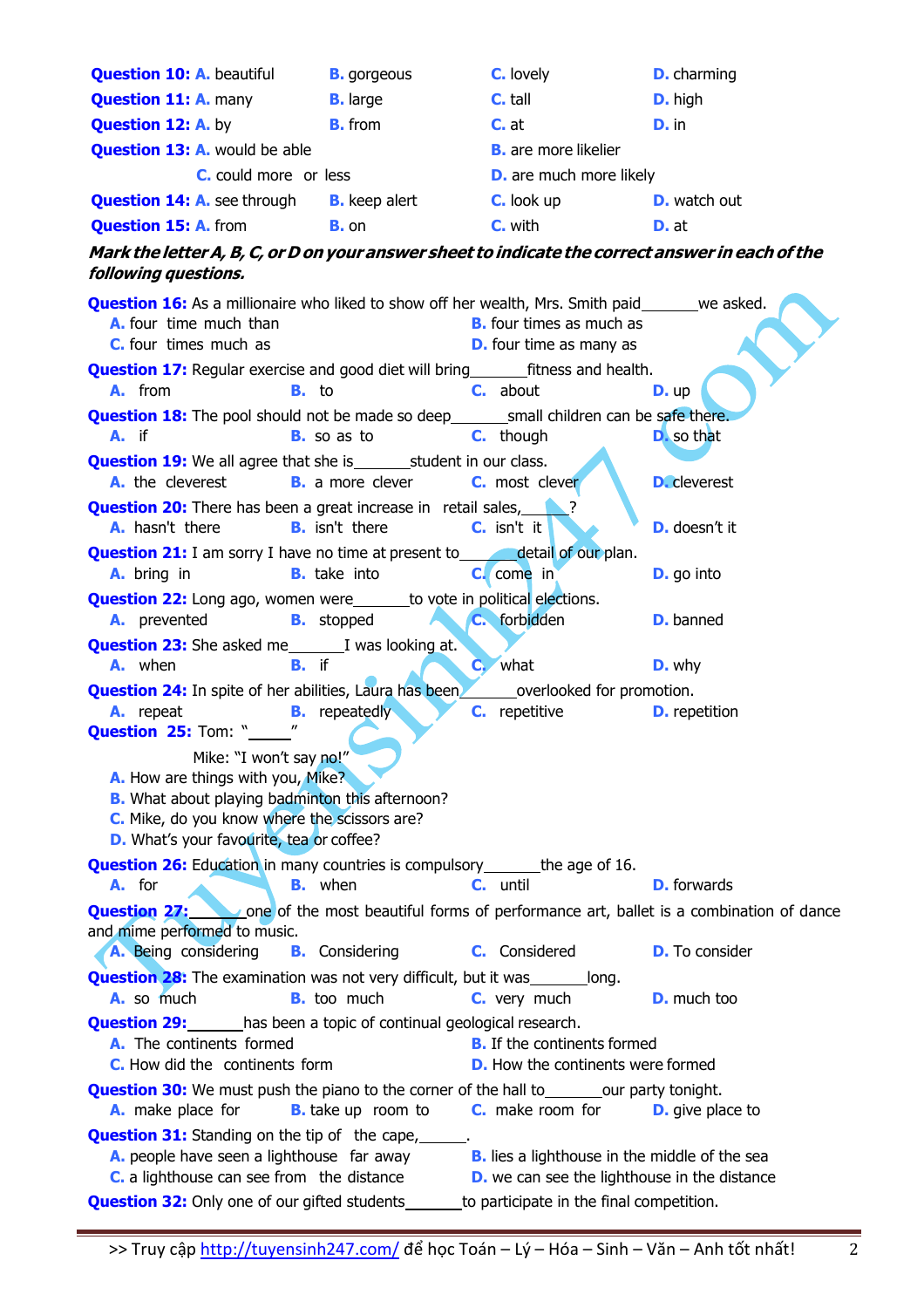**A.** has been chosen **B.** have been chosen **C.** were choosing **D.** chosen **Question 33:** his brother, Mike is active and friendly. **A.** Alike **B.** Unlike **C.** Dislike **D.** Liking **Question 34:** The packages \_\_\_\_\_\_\_ so that it would be easier to carry them. **A.** are tied in a bundle **B.** are tied altogether **C.** were tied in a knot **D.** were tied together **Question 35:** Michael looked deeply hurt and surprised when **A.** scolded **B.** scolding **C.** to scold **D.** having scolded **Question 36:** John Kennedy was elected president, he was the youngest American President ever. **A.** When **B.** While **C.** Before **D.** As long as **Question 37:** He\_\_\_\_\_\_\_us but he was short of money at the time. **A.** could have helped **B.** can help **C.** might help **D.** would help **Question 38:** The boat was sailing north when a terrible storm **A.** had broken **B.** broke **C.** would break **D.** was breaking **Question 39:** Stephanie: "Oh, no! I left my book at home. Can I share yours?" Scott: " **A.** No, thanks. **B.** No, not at all! **C.** Yes, I do too. **D.** Yes, sure! **Question 40:** The Lake District, was made a national park in 1951, attracts a large number of tourists every year. **A.** that **B.** where **C.** what **D.** which

### **Readthe following passage andmark the letterA,B,C, orD onyour answer sheet to indicate the correctanswer toeachof thequestions from41to50.**

Very few people, groups, or governments oppose globalization in its entirety. Instead, critics of globalization believe aspects of the way globalization operates should be changed. The debate over globalization is about what the best rules are for governing the global economy so that its advantages can grow while its problems can be solved.

On one side of this debate are those who stress the benefits of removing barriers to international trade and investment, allowing capital to be **allocated** more efficiently and giving consumers greater freedom of choice. With free-market globalization, investment funds can move unimpeded from the rich countries to the developing countries. Consumers can benefit from cheaper products because reduced taxes make goods produced at low cost from faraway places cheaper to buy. Producers of goods gain by selling to a wider market. More competition **keeps sellers on their toes** and allows ideas and new technology to spread and benefit others.

On the other side of the debate are critics who see neo-liberal policies as producing greater poverty, inequality, social conflict, cultural destruction, and environmental damage. They say that the most developed nations - the United States, Germany, and Japan - succeeded not because of free trade but because of protectionism and subsidies. They argue that the more recently successful economies of South Korea, Taiwan, and China all had strong state-led development strategies that did not follow neo-liberalism. These critics think that government encouragement of "infant industries" - that is, industries that are just beginning to develop enables a country to become internationally competitive.

Furthermore, those who criticize the Washington Consensus suggest that the inflow and outflow of money from speculative investors must be limited to prevent bubbles. These bubbles are characterized by the rapid inflow of foreign funds that bid up domestic stock markets and property values. When the economy cannot sustain such expectations, the bubbles burst as investors panic and pull their money out of the country.

Protests by what is called the anti-globalization movement are seldom directed against globalization itself but rather against abuses that harm the rights of workers and the environment. The question raised by nongovernmental organizations and protesters at WTO and IMF gatherings is whether globalization will result in a rise of living standards or a race to the bottom as competition takes the form of lowering living standards and **undermining** environmental regulations.

One of the key problems of the  $21<sup>st</sup>$  century will be determining to what extent markets should be regulated to promote fair competition, honest dealing, and fair distribution of public goods on a global scale.

From 'Globalization "by Tabb, William K., Microsoft® Student 2009[DVD]

**Question 41:** It is stated in the passage that

>> Truy cập http://tuyensinh247.com/ để học Toán – Lý – Hóa – Sinh – Văn – Anh tốt nhất! 3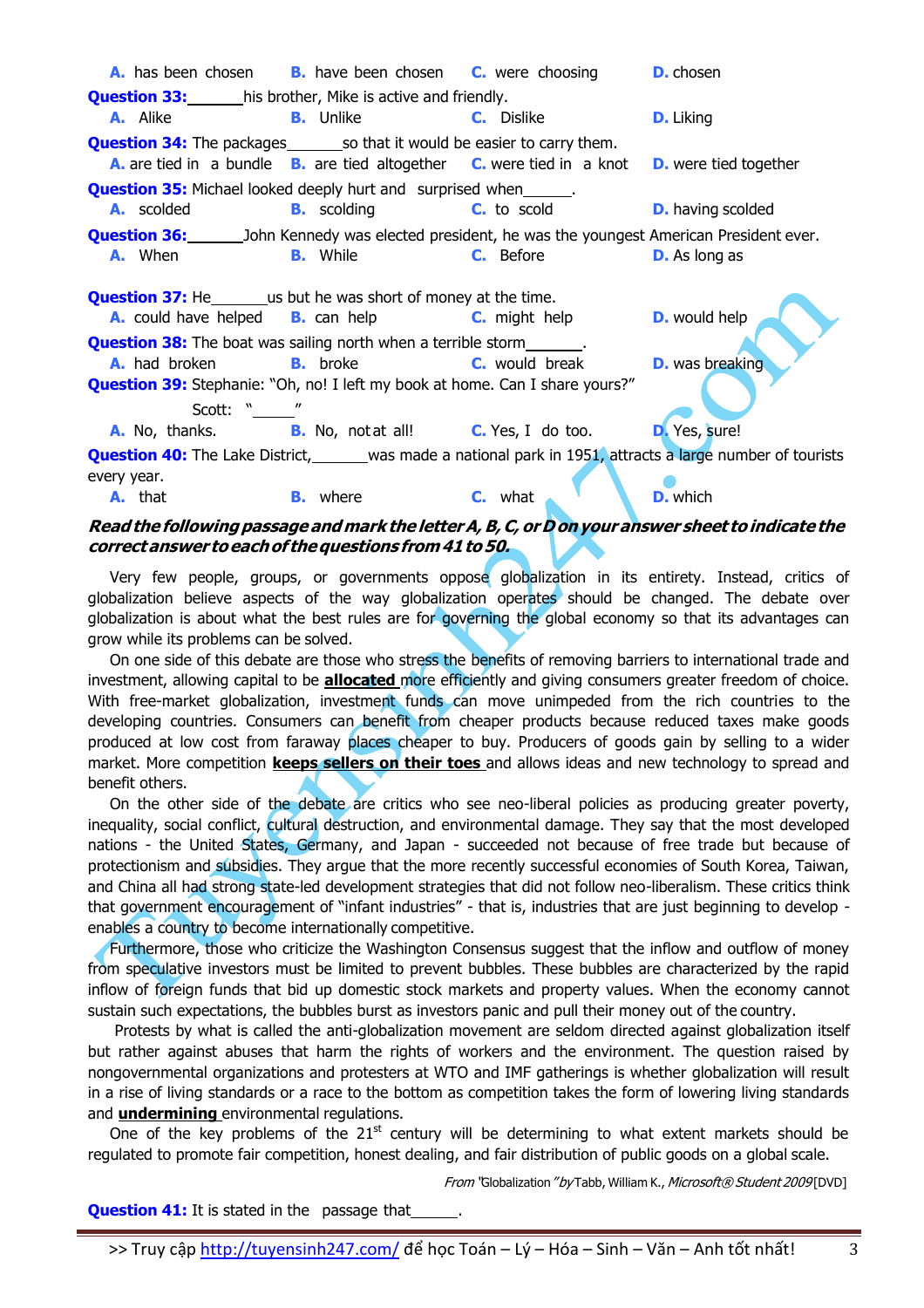| A. critics of globalization say that the successful economies are all in Asia<br><b>B.</b> the protests of globalization are directed against globalization itself<br>C. supporters of globalization stress the benefits of removing trade barriers<br>D. the United States, Germany, and Japan succeeded in helping infant industries                                   |                                                                                                   |                                 |  |
|--------------------------------------------------------------------------------------------------------------------------------------------------------------------------------------------------------------------------------------------------------------------------------------------------------------------------------------------------------------------------|---------------------------------------------------------------------------------------------------|---------------------------------|--|
| <b>Question 42:</b> Supporters of free-market globalization point out that______.<br>A. investment will be allocated only to rich countries<br><b>B.</b> taxes that are paid on goods will be increased<br>C. there will be less competition among producers<br><b>D.</b> consumers can benefit from cheaper products                                                    |                                                                                                   |                                 |  |
| <b>Question 43:</b> The word "allocated" in the passage mostly means "                                                                                                                                                                                                                                                                                                   |                                                                                                   |                                 |  |
| A. distributed<br>solved<br>В.<br><b>Question 44:</b> The phrase " <b>keeps sellers on their toes</b> " in the passage mostly means "                                                                                                                                                                                                                                    | <b>C.</b> removed                                                                                 | <b>D.</b> offered               |  |
| A. prevents sellers from selling new products<br><b>C.</b> makes sellers responsive to any changes                                                                                                                                                                                                                                                                       | <b>B.</b> forces sellers to go bare-footed<br><b>D.</b> allows sellers to stand on their own feet |                                 |  |
| <b>Question 45:</b> According to critics of globalization, several developed countries have become rich because of                                                                                                                                                                                                                                                       |                                                                                                   |                                 |  |
| A. their help to developing countries<br>C. their protectionism and subsidies                                                                                                                                                                                                                                                                                            | <b>B.</b> their neo-liberal policies<br><b>D.</b> their prevention of bubbles                     |                                 |  |
| <b>Question 46:</b> The word " <b>undermining</b> " in the passage mostly means "<br><b>B.</b> making less effective <b>C.</b> observing<br>A. obeying                                                                                                                                                                                                                   |                                                                                                   | <b>D.</b> making more effective |  |
| <b>Question 47:</b> Infant industries mentioned in the passage are<br>A. young companies<br><b>C.</b> young industries                                                                                                                                                                                                                                                   | <b>B.</b> development strategies<br><b>D.</b> successful economies                                |                                 |  |
| <b>Question 48:</b> Which of the following is NOT mentioned in the passage?<br>A. Critics believe the way globalization operates should be changed.<br>B. The anti-globalization movement was set up to end globalization.<br>C. Hardly anyone disapproves of globalization in its entirety.<br><b>D.</b> Some Asian countries had strong state-led economic strategies. |                                                                                                   |                                 |  |
| <b>Question 49:</b> The debate over globalization is about how ______.<br>A. to spread ideas and strategies for globalization<br><b>B.</b> to govern the global economy for the benefit of the community<br>C. to use neo-liberal policies for the benefit of the rich countries<br><b>D.</b> to terminate globalization in its entirety                                 |                                                                                                   |                                 |  |
| <b>Question 50:</b> The author seems to be<br>standards globally.                                                                                                                                                                                                                                                                                                        | globalization that helps promote economy and                                                      | raise living                    |  |
| <b>B.</b> pessimistic about <b>C.</b> indifferent to<br>A. supportive of                                                                                                                                                                                                                                                                                                 |                                                                                                   | <b>D.</b> opposed to            |  |
| Mark the letter A, B, C, or D on your answer sheet to indicate the word(s)CLOSEST in meaning to<br>the underlined word(s) in each of the following questions.                                                                                                                                                                                                            |                                                                                                   |                                 |  |
| <b>Question 51:</b> The works of such men as the English philosophers John Locke and Thomas Hobbes helped                                                                                                                                                                                                                                                                |                                                                                                   |                                 |  |
| pave the way for academic freedom in the modern sense.<br>A. terminate<br><b>B.</b> prevent                                                                                                                                                                                                                                                                              | <b>C.</b> initiate                                                                                | <b>D.</b> lighten               |  |
| <b>Question 52:</b> E-cash cards are the main means of all transactions in a <b>cashless</b> society.                                                                                                                                                                                                                                                                    |                                                                                                   |                                 |  |
| A. cash-starved<br><b>B.</b> cash-strapped                                                                                                                                                                                                                                                                                                                               | C. cash-in-hand                                                                                   | <b>D.</b> cash-free             |  |
| Question 53: Many scientists agree that global warming poses great threats to all species on Earth.<br>A. risks<br><b>B.</b> annoyances                                                                                                                                                                                                                                  | C. fears                                                                                          | <b>D.</b> irritations           |  |
| Mark the letter A, B, C, or D on your answer sheet to indicate the word(s)OPPOSITE in meaning<br>to the underlined word(s) in each of the following questions.                                                                                                                                                                                                           |                                                                                                   |                                 |  |
| <b>Question 54:</b> Population growth rates <b>yary</b> among regions and even among countries within the same<br>region.                                                                                                                                                                                                                                                |                                                                                                   |                                 |  |
| <b>B.</b> stay unchanged<br><b>A.</b> restrain                                                                                                                                                                                                                                                                                                                           | C. remain unstable                                                                                | <b>D.</b> fluctuate             |  |
| <b>Question 55:</b> In some countries, the disease <b>burden</b> could be prevented through environmental                                                                                                                                                                                                                                                                |                                                                                                   |                                 |  |

improvements.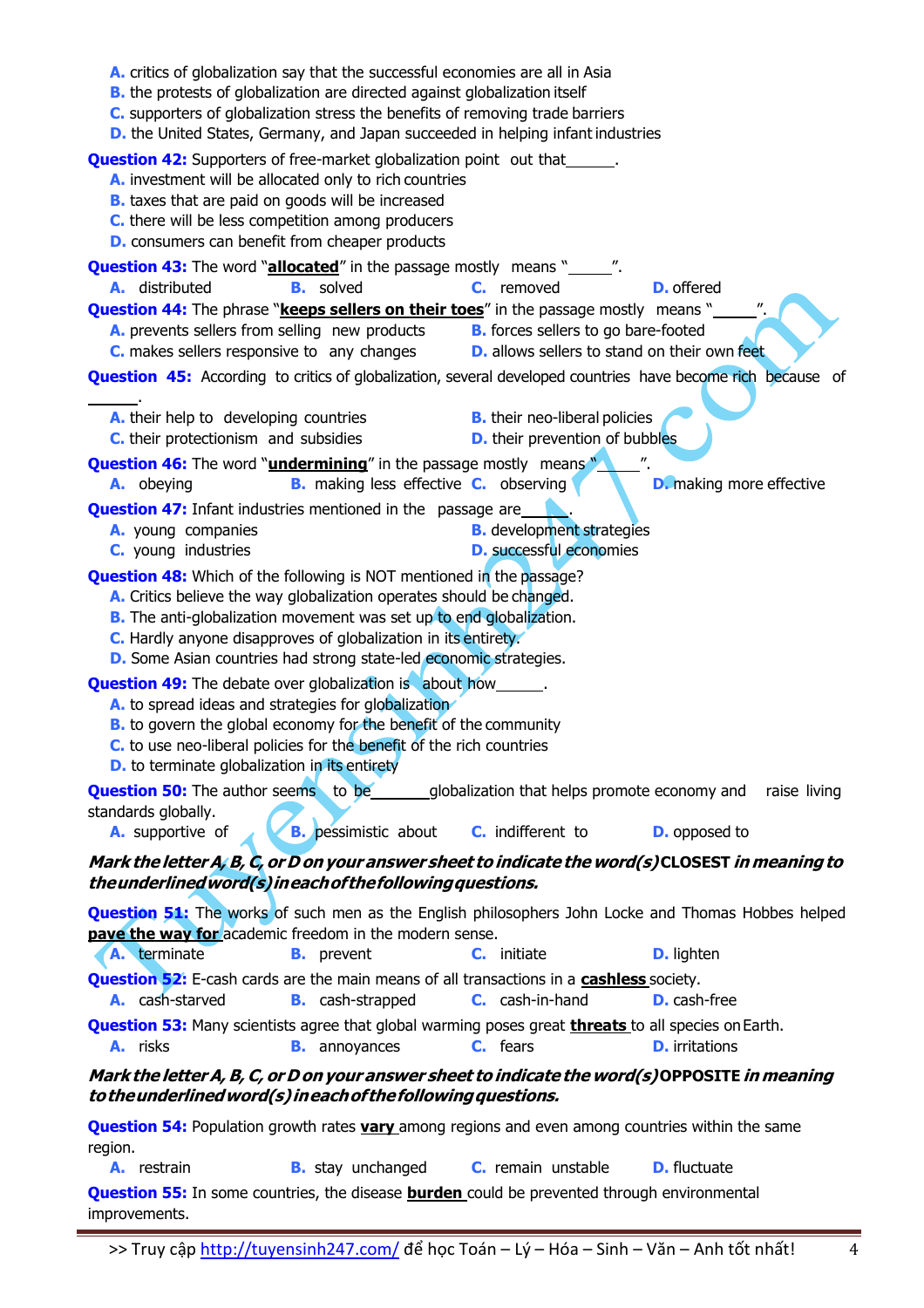- **A.** something to suffer **B.** something enjoyable
- 
- 
- **C.** something sad **D.** something to entertain

#### **Readthe following passage andmark the letterA,B,C, orD onyour answer sheet to indicate the correctanswer toeachof thequestions from56to65.**

New surveys suggest that the technological tools we use to make our lives easier are killing our leisure time. We are working longer hours, taking fewer and shorter vacations (and when we do go away, we take our cell phones, PDAs, and laptops along). And, we are more stressed than ever as increased use of e-mail, voice mail, cell phones, and the Internet is destroying any idea of privacy and leisure.

Since the Industrial Revolution, people have assumed that new labor-saving devices would free them from the burdens of the workplace and give them more time to grow intellectually, creatively, and socially -

exploring the arts, keeping up with current events, spending more time with friends and family, and even just "goofing off".

But here we are at the start of the  $21<sup>st</sup>$  century, enjoying one of the greatest technological boom times in human history, and nothing could be further from the truth. The very tools that were supposed to liberate us have bound us to our work and study in ways that were **inconceivable** just a few years ago. It would seem that technology almost never does what we expect.

In "the old days", the lines between work and leisure time were markedly clearer. People left their offices **at a predictable time**, were often completely disconnected from and out of touch with their jobs as they traveled to and from work, and were off-duty once they were home. That is no longer true. In today's highly competitive job market, employers demand increased productivity, expecting workers to put in longer hours and to keep in touch almost constantly via fax, cell phones, e-mail, or other communications devices. As a result, employees feel the need to check in on what is going on at the office, even on days off. **They** feel pressured to work after hours just to catch up on everything they have to do. Workers work harder and longer, change their work tasks more frequently, and have more and more reasons to worry about job security.

Bosses, colleagues, family members, lovers, and friends expect instant responses to voice mail and e-mail messages. Even college students have become bound to their desks by an environment in which faculty, friends, and other members of the college community increasingly do their work online. Studies of time spent on instant messaging services would probably show staggering use.

This is not what technology was supposed to be doing for us. New technologies, from genetic research to the Internet, offer all sorts of benefits and opportunities. But, when new tools make life more difficult and stressful rather than easier and more meaningful - and we are, as a society, barely conscious of it - then something has gone seriously awry, both with our expectations for technology and our understanding of how it should benefit us.

From "Summit 1" by Joan Saslow & Allen Ascher

**Question 56:** According to the first three paragraphs, technological tools that were designed to make our lives easier

**A.** have not interfered with our privacy **B.** have turned out to do us more harm than good

**C.** have brought us complete happiness **D.** have fully met our expectations

- 
- **Question 57:** Which of the following is NOT true about technological tools, according to new surveys?
	- **A.** They are being increasingly used. **B.** They are used even during vacations.
	- **C.** They make our life more stressful. **D.** They bring more leisure to our life.
		-

**Question 58:** Which of the following is true, according to the passage?

- **A.** Students used to have to study more about technological advances.
- **B.** People have more opportunities to get access to technological applications.
- **C.** Employees were supposed to make technology do what they expected.
- **D.** People now enjoy greater freedom thanks to the technological boom.
- **Question 59:** The word "**inconceivable**" in the passage is closest in meaning to " ".

**A.** unimaginable **B.** predictable **C.** foreseeable **D.** unforgettable

- **Question 60:** With the phrase "at a predictable time", the author implies that
	- **A.** people were unable to foresee their working hours
	- **B.** people had to predict the time they were allowed to leave offices
	- **C.** people wanted to be completely disconnected from their work
	- **D.** people used to have more time and privacy after work

**Question 61:** It can be inferred from the fourth paragraph that

**A.** employees have more freedom to decide what time they start and finish work

>> Truy cập http://tuyensinh247.com/ để học Toán – Lý – Hóa – Sinh – Văn – Anh tốt nhất! 5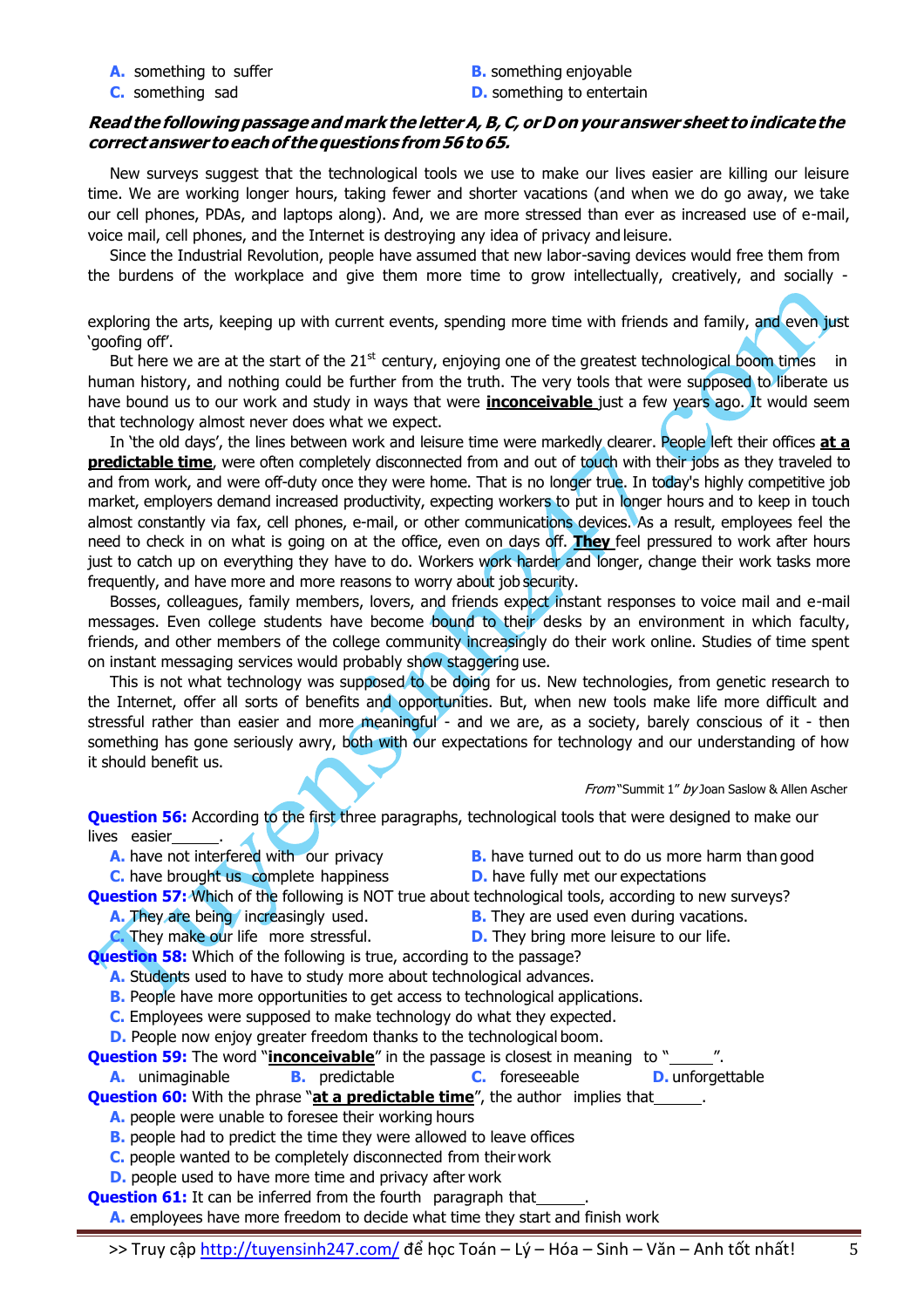| <b>B.</b> employers are more demanding and have efficient means to monitor employees<br>C. life is more relaxing with cell phones and other technological devices<br><b>D.</b> it is compulsory that employees go to the office, even on days off<br><b>Question 62:</b> The word "They" in the fourth paragraph refers to_____. |                                                               |  |  |
|----------------------------------------------------------------------------------------------------------------------------------------------------------------------------------------------------------------------------------------------------------------------------------------------------------------------------------|---------------------------------------------------------------|--|--|
| <b>B.</b> workers<br>A. employers                                                                                                                                                                                                                                                                                                | <b>D.</b> tasks<br><b>C.</b> employees                        |  |  |
|                                                                                                                                                                                                                                                                                                                                  |                                                               |  |  |
| Question 63: Which of the following could be the main idea of the fifth paragraph?                                                                                                                                                                                                                                               |                                                               |  |  |
| A. New technological advances have added more stress to daily life.                                                                                                                                                                                                                                                              |                                                               |  |  |
| <b>B.</b> New technological applications are wise entertainment choices of our modern time.                                                                                                                                                                                                                                      |                                                               |  |  |
| C. New technological advances have reduced work performance.                                                                                                                                                                                                                                                                     |                                                               |  |  |
| <b>D.</b> The coming of new technological advances has spoiled family and social relationships.                                                                                                                                                                                                                                  |                                                               |  |  |
| <b>Question 64:</b> This passage has probably been taken from______.                                                                                                                                                                                                                                                             |                                                               |  |  |
| A. an advertisement B. a science review                                                                                                                                                                                                                                                                                          | <b>C.</b> a political journal<br><b>D.</b> a fashion magazine |  |  |
| <b>Question 65:</b> Which of the following could best serve as the title of the passage?                                                                                                                                                                                                                                         |                                                               |  |  |
| A. Changes at the Workplace                                                                                                                                                                                                                                                                                                      | <b>B.</b> Research on the Roles of Computers                  |  |  |
| <b>C.</b> Benefits of Technology                                                                                                                                                                                                                                                                                                 | <b>D.</b> Expectations and Plain Reality                      |  |  |
|                                                                                                                                                                                                                                                                                                                                  |                                                               |  |  |
| Mark the letter A, B, C, or D on your answer sheet to indicate the underlined part that needs                                                                                                                                                                                                                                    |                                                               |  |  |
| correction in each of the following questions.                                                                                                                                                                                                                                                                                   |                                                               |  |  |
| <b>Question 66:</b> When precipitation occurs, some of it evaporates, some runs off the surface it strikes, and some                                                                                                                                                                                                             |                                                               |  |  |
|                                                                                                                                                                                                                                                                                                                                  |                                                               |  |  |
|                                                                                                                                                                                                                                                                                                                                  |                                                               |  |  |
| sinking into the ground.                                                                                                                                                                                                                                                                                                         |                                                               |  |  |
| D                                                                                                                                                                                                                                                                                                                                |                                                               |  |  |
| <b>Question 67:</b> Globally and internationally, the 1990's stood out as the warmest decade in the history of                                                                                                                                                                                                                   |                                                               |  |  |
|                                                                                                                                                                                                                                                                                                                                  |                                                               |  |  |
| weather records.                                                                                                                                                                                                                                                                                                                 |                                                               |  |  |
| D                                                                                                                                                                                                                                                                                                                                |                                                               |  |  |
| <b>Question 68:</b> Of all the art-related reference and research library in North America, that of the                                                                                                                                                                                                                          |                                                               |  |  |
| Metropolitan Museum of Art in New York City is among the largest and most complete.                                                                                                                                                                                                                                              |                                                               |  |  |
| Question 69: Different fourteen crops were grown 8,600 years ago by some of the world's earliest farmers.                                                                                                                                                                                                                        | D                                                             |  |  |
| <b>Question 70:</b> A warning printed on a makeshift lifebuoy says: " This is not a life-saving                                                                                                                                                                                                                                  | A                                                             |  |  |
| device. Children should be accompany by their parents."                                                                                                                                                                                                                                                                          |                                                               |  |  |
|                                                                                                                                                                                                                                                                                                                                  | D                                                             |  |  |
|                                                                                                                                                                                                                                                                                                                                  |                                                               |  |  |
| Mark the letter A, B, C, or D on your answer sheet to indicate the sentence that is closest in                                                                                                                                                                                                                                   |                                                               |  |  |
| meaning to the sentence given in each of the following questions.                                                                                                                                                                                                                                                                |                                                               |  |  |
|                                                                                                                                                                                                                                                                                                                                  |                                                               |  |  |
| <b>Question 71:</b> "Why don't we wear sunglasses?" our grandpa would say when we went out on bright sunny                                                                                                                                                                                                                       |                                                               |  |  |
| days.                                                                                                                                                                                                                                                                                                                            |                                                               |  |  |
| A. Our grandpa used to suggest wearing sunglasses when we went out on bright sunny days.                                                                                                                                                                                                                                         |                                                               |  |  |
| B. Our grandpa would warn us against wearing sunglasses on bright sunny days.                                                                                                                                                                                                                                                    |                                                               |  |  |
| C. Our grandpa asked us why we did not wear sunglasses when going out on bright sunny days.                                                                                                                                                                                                                                      |                                                               |  |  |
| <b>D.</b> Our grandpa reminded us of going out with sunglasses on bright sunny days.                                                                                                                                                                                                                                             |                                                               |  |  |
|                                                                                                                                                                                                                                                                                                                                  |                                                               |  |  |
| <b>Question 72:</b> I am sure he did not know that his brother graduated with flying colors.                                                                                                                                                                                                                                     |                                                               |  |  |
| A. He should not have been envious of his brother's achievement.                                                                                                                                                                                                                                                                 |                                                               |  |  |
| B. He cannot have known that his brother graduated with very high marks.                                                                                                                                                                                                                                                         |                                                               |  |  |
| C. That his brother graduated with flying colors must have been appreciated by him.                                                                                                                                                                                                                                              |                                                               |  |  |

**D.** He may not know that his brother is flying gradually up in a colorful balloon.

**Question 73:** People say that Mr. Goldman gave nearly a million pounds to charity last year.

- **A.** Mr. Goldman is said to have given nearly a million pounds to charity last year.
- **B.** Mr. Goldman was said to have given nearly a million pounds to charity last year.
- **C.** Nearly a million pounds was said to have been given to charity by Mr. Goldman last year.
- **D.** Nearly a million pounds is said to be given to charity by Mr. Goldman last year.

>> Truy cập http://tuyensinh247.com/ để học Toán – Lý – Hóa – Sinh – Văn – Anh tốt nhất! 6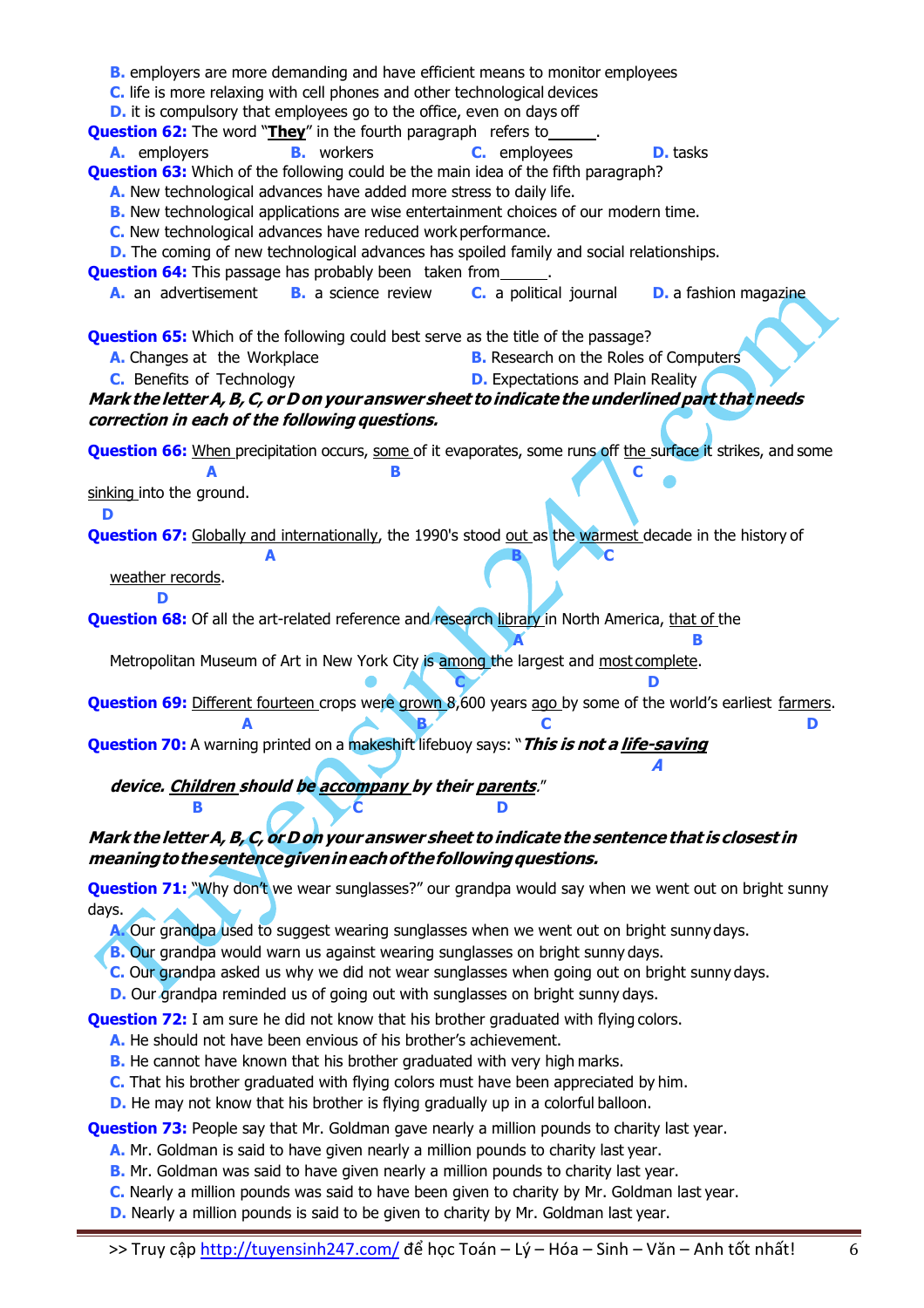**Question 74:** David was narrowly defeated and blew his own chance of becoming a champion.

- A. Losing the championship came as a terrible blow to David.
- **B.** In spite of the narrow defeat, David won the championship.
- **C.** As a result of his narrow defeat, David did not win the championship.
- **D.** But for his title as the former champion, David would not have defeated his rivals.

**Question 75:** If you had stuck to what we originally agreed on, everything would have been fine.

- **A.** If you had not kept to what was originally agreed on, everything would have been fine.
- **B.** Things went wrong because you violated our original agreement.
- **C.** If you had changed our original agreement, everything would have beenfine.
- **D.** As you fulfilled the original contract, things went wrong.

#### **Question 76:** "I would be grateful if you could send me further details of the job," he said to me.

- **A.** He flattered me because I sent him further details of the job.
- **B.** He felt great because further details of the job had been sent to him.
- **C.** He thanked me for sending him further details of the job.
- **D.** He politely asked me to send him further details of the job.

#### **Mark the letterA,B,C, or D onyouranswer sheet to indicate the sentence thatbest joinseach of thefollowingpairsofsentencesineachofthefollowingquestions.**

**Question 77:** We spend about one-third of our lives sleeping. We know relatively little about sleep.

- **A.** We know relatively little about sleep; as a result, we spend about one-third of our lives sleeping.
- **B.** We shall know more about sleep if we spend more than one-third of our lives sleeping.
- **C.** Despite spending about one-third of our lives sleeping, we know relatively little about sleep.
- **D.** We spend about one-third of our lives sleeping so that we know relatively little about sleep.

**Question 78:** Overeating is a cause of several deadly diseases. Physical inactivity is another cause of several deadly diseases.

- **A.** Not only overeating but also physical inactivity may lead to several deadly diseases.
- **B.** Apart from physical activities, eating too much also contributes to several deadly diseases.
- **C.** Both overeating and physical inactivity result from several deadly diseases.
- **D.** Overeating and physical inactivity are caused by several deadly diseases.

**Question 79:** He was successful because he was determined to pursue personal goals. He was not talented.

- **A.** His success lay in his natural ability, not in his determination to pursue personal goals.
- **B.** In addition to his determination, his talent ensured his success in pursuing his goals.
- **C.** His determination to pursue personal goals made him successful and talented.
- **D.** It was his determination to pursue personal goals, not talent, that contributed to his success.

---------- **THE END** ----------

**Question 80:** I did not arrive in time. I was not able to see her off.

- 
- 
- **A.** She had left because I was not on time. **B.** I did not go there, so I could not see her off.
- **C.** I was not early enough to see her off. **D.** I arrived very late to say goodbye to her.
- 

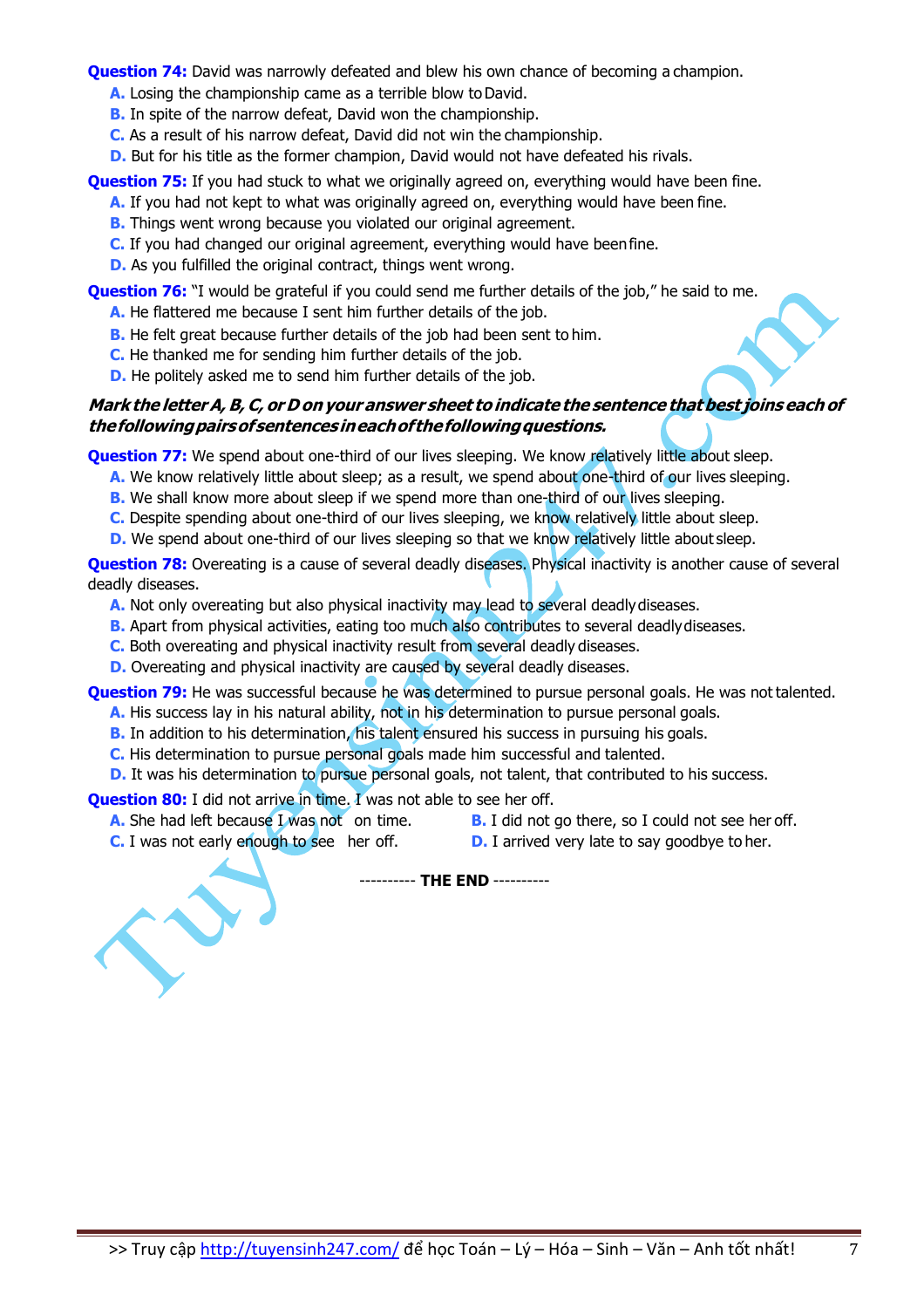## **ĐÁP ÁN CHI TIẾT ĐỀ THI ĐẠI HỌC KHỐI D NĂM 2013 (Mã đề: 296)**

1. A. phát âm /i:/, các phương án khác phát âm là /e/.

2. C. phát âm là /ə/, các phương án khác phát âm là /a:/.

3. D. trọng âm ở âm tiết thứ nhất, các phương án khác ở âm tiết thứ hai.

4. B. trọng âm ở âm tiết thứ hai, các phương an khác ở âm tiết thứ nhất.

5. A. trọng âm ở âm tiết thứ hai, các phương án khác ở âm tiết thứ ba.

6. C. Cụm quá khứ phân từ (past participle pharse) mang nghã bị động bổ nghĩa cho "the empty cereal boxes" nên phải có dạng past participle. Đáp an là C. "If laid end to end..." (Nếu được đặt nối tiếp nhau).

7. B. stretch + adverb/preposition = trải dài; to prolong = kéo dài (về thời gian); to contract = liên lạc; to reach = với tới; hai động từ contract và reach không theo sau bởi giới từ.

8. A. at a cost of (\$ 762 million for airtime) = với chi phí 762 triệu đô-la Mĩ cho thời lượng phát sóng.

9. C. most of  $+$  a noun phrase.

10. C. lovely = thú vị. Trong các đáp án chỉ có tính từ lovely bổ nghĩa cho sugar hay cereals mà thôi, ví dụ: a lonely meal = một bữa ăn thú vị.

11. D.  $high =$  cao hơn mức trung bình (số lượng...)

12. B. to be made of/from = được làm từ (nguyên liệu gì).

13. Đây là câu điều kiện loại I nên mệnh đề chính ở thì Simple Future hoặc Simple Present. Likely (tính từ) (= có thể xảy ra) được dùng ở dạng so sánh hơn - more likely; ta có thể dùng từ much để nhấn mạnh cho dạng so sánh hơn này.

14. D. watch out = cảnh giác, coi chừng; see through sth/ see sth through = nhìn rõ, thấy rõ, làm đến cùng; be alert ti sth = cảnh giác với cái gì; look sth up = tìm kiếm.

15. B. *an improvement in/ on/ to sth* = cảnh giác với cái gì; look sth up = tìm kiếm.

16. B. Khi ta muốn diễn tả ý "hơn gấp mấy lần", ta dùng cấu trúc:

a) twice/three times/four times...+ as + much +(danh từ không đếm được) + as + tân ngữ/mệnh đề

b) twice/three times/four times...+ as + many + (danh từ đếm được) + as + tân ngữ/mệnh đề.

17. C. bring sth about = gây ra, dẫn đến, khiến.

18. D. Ta dùng mênh đề chỉ mục đích với "so that".

19. A. Ta dùng so sánh bậc nhất dựa vào "in the class". "We all agree that she is the cleverest student in our class." (Tất cả chúng tôi đều đồng ý rằng bạn ấy là học sinh thông minh nhất lớp.)

20. A. Câu này hỏi về câu hỏi đuôi (tag question). Ta dùng câu hỏi đuôi phủ định cho một câu xác định và sử dụng trợ động từ has cho ngôi thứ ba số ít ở thì Hiện tại hoàn thành.

21. D. go into sth (= discuss): thảo luân. bring sth in = giới thiêu, nêu ra; ta chỉ có thành ngữ take into care/ take into account - không có thành ngữ với dentail; come in (= liên quan, nhận được) thường được dùng như nội động từ không đi với tân ngữ.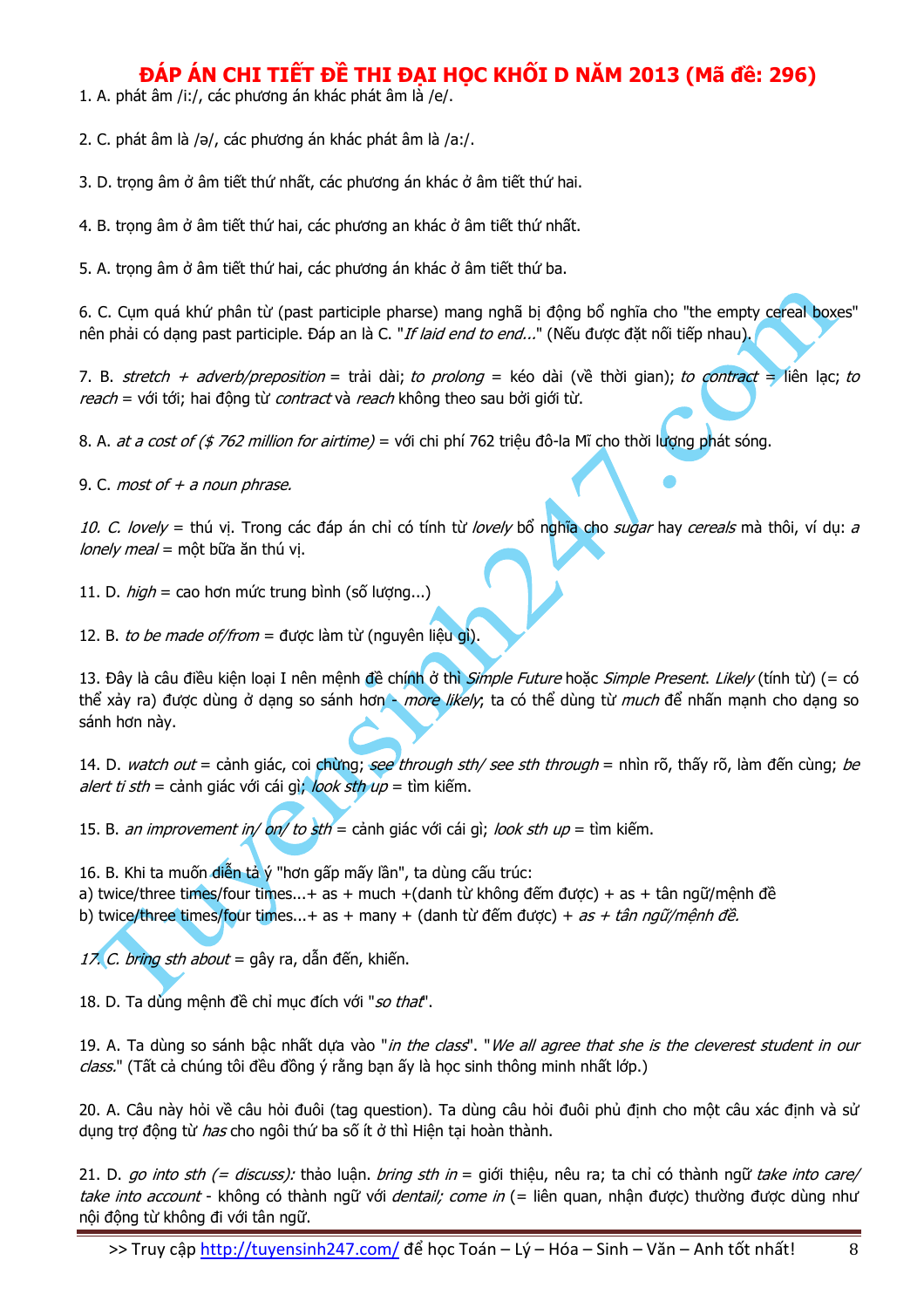22. C. Với ngữ cảnh về quyền phụ nữ, ta chỉ có thể chọn động từ forbid hoặc ban, đối với động từ ban ta có: to be banned from  $+$  V-ing.

23. C. Mệnh đề danh ngữ với động từ look at cần tân ngữ what.

24. B. ta chọn trạng từ repeatedly (= lặp đi lặp lại nhiều lần) bổ nghĩa cho động từ overlook (= không chú ý đến). "*In spite of her abilities, Laura has been repeatedly overlooked for promotion*." (Mặc dù có khả năng, Laura đã nhiều lần bị bỏ quên không được đề bạt.)

25. B. *Mike: "I won't say no!"* (Mike: Tôi không thể nào từ chối!), nên ta chon câu đề nghĩ mà Tom đưa ra. Tom: "What about playing badminton this afternoon?" (Tom: Chiều nay chúng ta chơi cầu lông nhé.)

26. C. until (= up to the time that): cho đến khi. "*Education in many countries is compulsory until the age of 16*." (Giáo dục ở nhiều quốc gia được phổ cập/ bắt buộc đến tuổi 16.)

27. C. Ta dùng cum quá khứ phân từ (past participle phrase) với nghĩa bị động bổ nghĩa cho từ ballet. "Considered one of the most beautiful forms of performance art, ballet is a combination of dance and mime performed to music." (Được xem như một trong những loại hình biểu diễn nghệ thuật đẹp nhất, múa ba lê là sự kết hợp giữa múa và kịch câm biểu diễn theo điệu nhạc.)

28. D. much (= to a great degree): là trạng từ tăng cấp bổ nghĩa cho too + tính từ/trạng từ.

29. D. Mệnh đề danh ngữ: "How the contionents were formed" bắt đầu bằng từ nghi vấn how làm chủ ngữ của câu. "How the contionents were formed has been a topic of continual geological research." (Các luc địa được hình thành như thế nào là chủ đề xuyên suốt của việc nghiên cứu địa chất.)

30. C. *make room for* = nhường chỗ cho; *give place to sb/sth* = bị thay thế

31. D. Khi kết hợp hai câu có cùng chủ từ, ta giữ lại mệnh đề chính và rút gọn mệnh đề phụ. Mệnh đề phụ có thể rút gọn thành:

- cụm hiện tại phân từ V-ing (present participle phrase) mang nghĩa chủ động

- cụm quá khứ phân từ V-ed/V<sub>3</sub> (past participle phrase) mang nghĩa bị động.

Đáp án D. Đại từ we là chủ từ của động từ stand của cụm từ hiện tại phân từ. "Standing on the tip of the cape, we can see the lighthouse in the distance." (Đứng ở đầu của mũi đất, chúng tôi có thể thấy ngọn hải đăng ở đằng xa.)

32. A. one of + danh từ số nhiều + động từ số ít.

33. B. unlike (giới từ) (= không giống với) theo sau là cụm danh từ. Alike (tính từ) = giống nhau; dislike (động từ, danh từ) = ghét; *liking* (danh từ) = sự ưa thích.

34. D. ta phải dùng Simple Past ở dang bị đông cho ngữ cảnh ở quá khứ. Ta có to tie sth chứ không dùng to tie sth in a knot.

35. A. ta phải dùng Simple Past ở dạng bị động cho ngữ cảnh ở quá khứ. Ta có to tie sth chứ không dùng to tie sth in a knot.

36. A. Ta dùng lời suy đoán cho tình huống ở quá khứ (deduction in the past): must/may/could/would have + past participle. "He could have helped us but he was short of money at the time." (Lẽ ra lúc đó anh ấy có thể giúp chúng ta nhưng anh ta lại kẹt tiền.)

37. B. Thì Quá khứ đơn (Simple Past) diễn tả một sự việc xảy ra tức thì tại một thời điểm xác định trong quá khứ.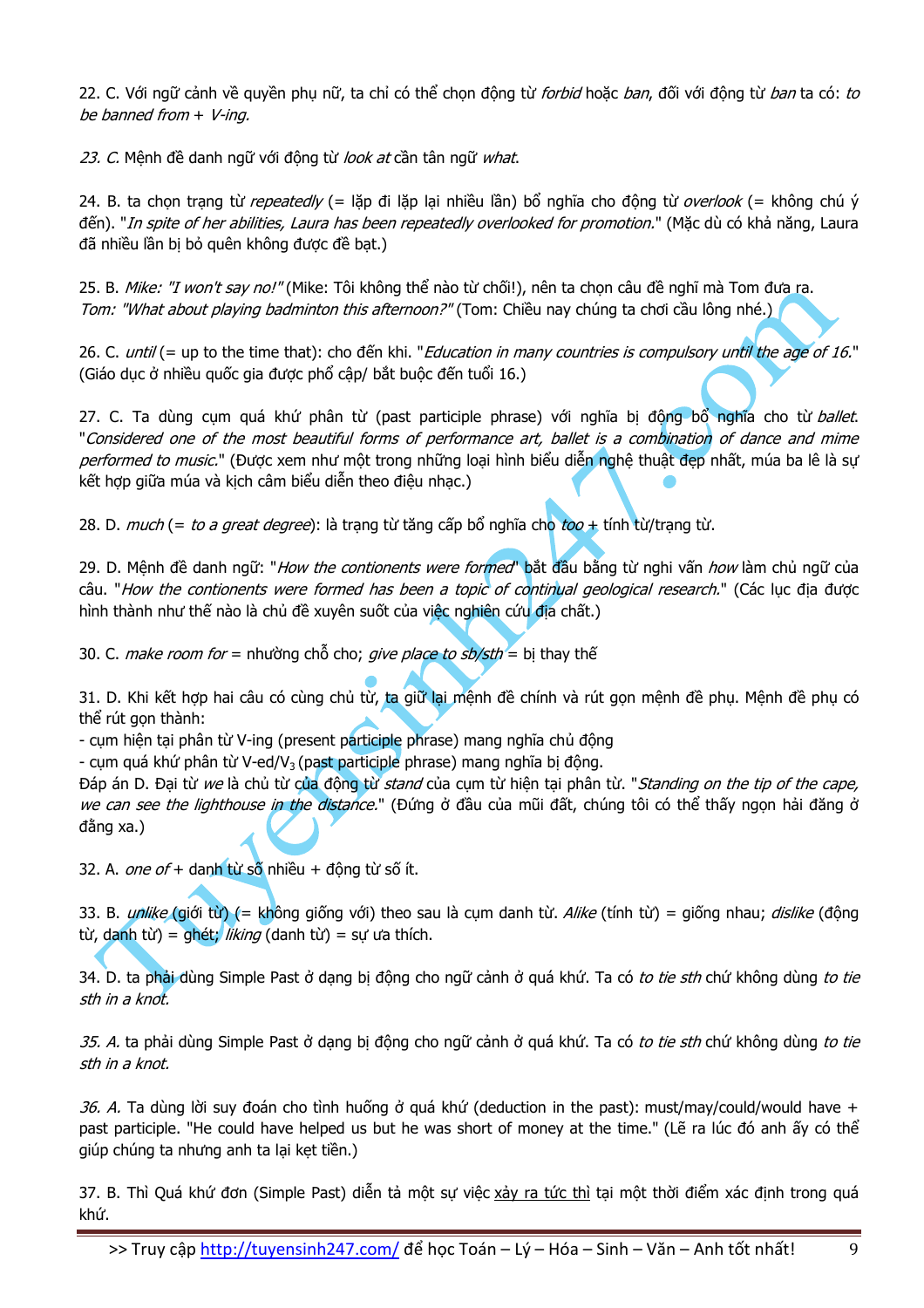38. D. đối với yêu cầu, ta chọn câu trả lời đồng ý hay khước từ: "Yes, sure!" (Vâng, dĩ nhiên). "No, thanks." dùng để từ chối lời mời thức ăn hay thức uống; "No, not at all." (Không có gì) dùng để đáp lại lời cám ơn; "Yes, I do too" không liên quan đến tình huống đã bỏ quên của Stephanie.

39. D. đại từ quan hệ which làm chủ ngữ trong mệnh đề quan hệ. "The Lake District, which was made a national park in 1951, attracts a large number of tourists every year." (Vùng Lake District được thành lập thành rừng quốc gia vào năm 1951 đã thu hút một lượng lớn du khách hàng năm.)

40. A. Tương tư câu 31, when + quá khứ phân từ mang nghĩa bi đông với chủ từ Michael. "Michael looked deeply hurt and surprised when scolded." (Michael trông rất ngạc nhiên và bị tổn thương khi bị la mắng.)

41. C. "It is stated in the passage that supporters of globalization stress the benefits of removing trade barriers." (Trong đoạn văn nêu rằng những người ủng hộ sự toàn cầu hóa nhấn mạnh đến việc dỡ bỏ hàng rào thương mại.) Căn cứ trong bài ở câu đầu đoạn 2: "On one side of this debate are those who stress the benefits of removing barriers to international trade and investment...".

42. D. "Supporters of free-market globalization point out that consumers can benefit from cheaper products." (Những người ủng hộ sự toàn cấu hóa cho một thị trường tự do chỉ ra rằng, người tiêu dùng có thể hưởng lợi từ việc hàng hóa trở nên rẻ hơn.) Căn cứ trong bài ở đoạn 2: "Consumers can benefit from cheaper products because reduced taxes make goods produced at low cost from faraway places to buy" (Người tiêu dùng có thể hưởng lợi từ việc hàng hóa trở nên rẻ hơn do thuế giảm làm hàng hóa sản xuất ở những nơi xa xôi trở nên rẻ hơn).

43. A. *allocated = distributed* (phân phối, dùng số tiền vào việc gì).

44. C. Thành ngữ: keep sb on their toes (= to make sure that sb is ready to deal with anything that they are not expecting). "*keep sellers on their toes*" = makes sellers responsive to any changes: làm cho khách hàng sẵn sàng đáp lại bất kì thay đổi nào.

45. C. "According to critics of globalization, several developed countries have become rich because of their protectionism and subsidies." (Theo những người chỉ trích sự toàn cầu hóa, một số quốc gia đã phát triển trở nên giàu có nhờ sự bảo hộ mậu dịch và sự trợ giá). Căn cứ trong bài: "They say that the most developed nations - the United States, Germany, and Japan - succeeded not because of free trade but because of protectionism and subsidies."

46. B. undermining = hủy hoại, làm suy yếu; making less effective = làm cho kém hiệu quả.

47. C. *infant* = ở tuổi còn thơ; *infant industries = young industries* = những ngành công nghiệp non trẻ.

48. B. ta phải tìm ý nào không được nêu trong bài. "The anti-globalization movement was set up to end *globalization.*" (Phong trào phản đối sự toàn cầu hóa được thành lập nhằm chấm dứt sự toàn cầu hóa này.) Ý trong bài: "Protests by what is called the anti-globalization movement itself but rather against abuses that harm the rights of workers and the environment" (Những sự phản đối được gọi là phong trào phản đối sự toàn cầu hóa thường ít khi phản đối bản thân sự toàn cầu hóa mà chống lại sự lạm dụng nó để làm tổn hại quyền lợi công nhân và môi trưởng.)

49. B. "The debate over hlobalization is about how to govern the global economy for the benefit of the community." (Cuộc tranh luận về sự toàn cầu hóa là làm thế nào điều hành kinh tế toàn cầu vì lợi ích của cộng đồng). Căn cứ trong bài ở cuối đoạn 5: "...is whether globalization will result in a rise of living standards or a race to the bottom as competition takes the form of lowering living standards and undermining environmental regulations" (... sư toàn cầu hóa sẽ mang lai sư nâng cao mức sống hay là cuộc chay đua xuống dốc làm hạ thấp mức sống và làm kém hiệu quả các quy định bảo vệ môi trường).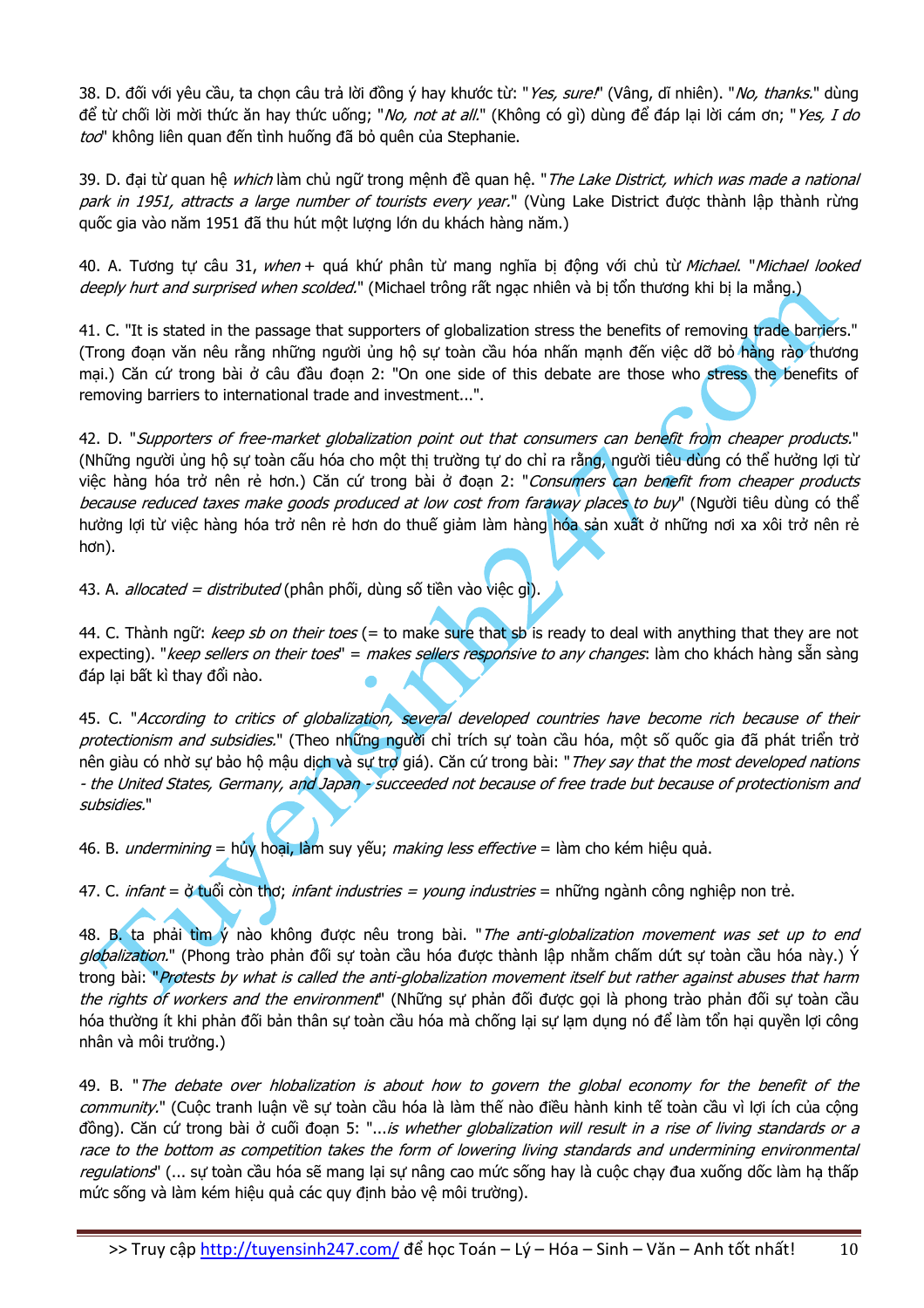50. A. Câu này hỏi thái độ của tác giả bài viết về sự toàn cầu hóa nhằm giúp thúc đẩy nền kinh tế và nâng cao mức sống trên phạm vi toàn cầu. *supportive of* = ủng hộ, tán thành; *pessimistic about* = bi quan; *indifferemt*  $to =$  dửng dưng; *opposed to* = chống đối.

51. C. pave the way for= mở đường cho, chuẩn bị cho; initiate = bắt đầu, đề xướng; *terrminate* = chấm dứt; prevent = ngăn chặn; lighten = chiếu sáng. "The works of such men as the English philosophers John Locke and Thomas Hobbes helped pave the way for academic freedom in the modern sense." (Các tác phẩm của những người như các nhà triết học Anh John Locke và Thomas Hobbes đã giúp đề xướng sự tự do về tri thức hiện đại.)

52. D. cashless = cash-free: không dùng tiền mặt để trao đổi, giao dịch. "E-cash cards are the main means of all transactions in a cashless society." (Thẻ thanh toán điện tử là phương tiện chính trong mọi giao dịch của một xã hội không sử dụng tiền mặt.)

53. A. threat = sự đe doa; risk = sự rủi ro, sự nguy hiểm. annoyance = sự làm phiền; fear = sự sợ hãi; irritation = tính dễ cáu. "*Many scientists agree that global warming poses great threats to all species on Earth.*" (Nhiều nhà khoa học đồng ý rằng sự ấm dần lên toàn cầu đã đe dọa tất cả các loài trên Trái đất.)

54. B. vary = thay đổi; stay unchanged = không thay đổi; retrain = ngăn trở; remain unstable = vẫn còn mất ổn đinh; *fluctuate* = thay đổi thất thường. "Population growth rates vary among regions and even among countries within the same region." (Tỉ lệ tăng dân số giữa các khu vực và thậm chí giữa các quốc gia trong cùng khu vực rất khác nhau.)

55. B. burden = gánh nặng (nghĩa bóng); something enjoyable = điều gì đó thú vị; something to suffer = điều phải chịu đựng; something sad = điều buồn bã; something to entertain = điều vui thích. "In some countries, the desease burden could be prevented through environmental improvements." (Ở một số quốc gia, gánh nặng về dịch bệnh có thể ngăn chặn thông qua sự cải thiện môi trường.)

56. B. "According to the first three paragraphs, technological tools that were designed to make our lives easier have turned out to do us more harm than good." (Theo ba đoạn văn đầu, các công cụ công nghệ được thiết kế giúp cuộc sống chúng ta dễ dàng hơn trở nên lợi ít hại nhiều). Căn cứ trong bài: "It would seem that technology almost never does what we expect." (Dường như công nghệ chưa bao giờ làm được điều chúng ta mong đợi.)

57. D. Điều không đúng về lợi ích của công nghệ là: "They bring more leisure time to our life" (Chúng đem lại nhiều thời gian giải trí hơn cho cuộc sống chúng ta). Căn cứ trong bài ở đoạn 4: "In the "the old days", the line between work and leisure time were markedly clearer. People left their offices at a predictable time, were often completely disconnected from and out of touch with their jobs... That is no longer true."

58. B. "People have more opportunities to get access to technological apllications." (Người ta có nhiều cơ hội hơn để tiếp cận với các ứng dụng công nghệ). Căn cứ trong bài ở đoạn 5.

59. A. *inconceivable = unimaginable = không thể tưởng tượng được.* 

60. D. "With the pharse "at a predictable time", the author implies that people used to have more time and privacy from their work." (Với cụm từ "vào thời điểm có thể dự đoán trước", tác giả ngầm nói trước đây người ta dùng nhiều thời gian rảnh rỗi và sự riêng tư khỏi công việc của họ). Căn cứ trong bài: "People left their offices at a predictable time, were often completely disconnected from out of touch with their jobs as they traveled to and from work, and were off-duty once they were home." (Người ta rời cơ quan vào giờ có thể dự đoán trước, hoàn toàn cách li với cơ quan trong khi họ đi đến và về từ văn phòng, và hoàn toàn rảnh rỗi một khi họ đã về nhà.)

61. B. "It can be inferred from the fourth paragraph that employers are more demanding and have efficient means to monitor employees." (Có thể suy ra từ đoạn 4 là ngày nay thủ trưởng đòi hỏi nhân viên cao hơn và có những phương tiên hữu hiệu để giám sát họ). Căn cứ trong bài: "*In today's highly competetitive job market,* employersdemand increased productivity, expecting workers to put in longer hours and to keep in touch almost constantly via fax, cell phones, e-mail or other communications devices." (Trong một thụ trường lao động cạnh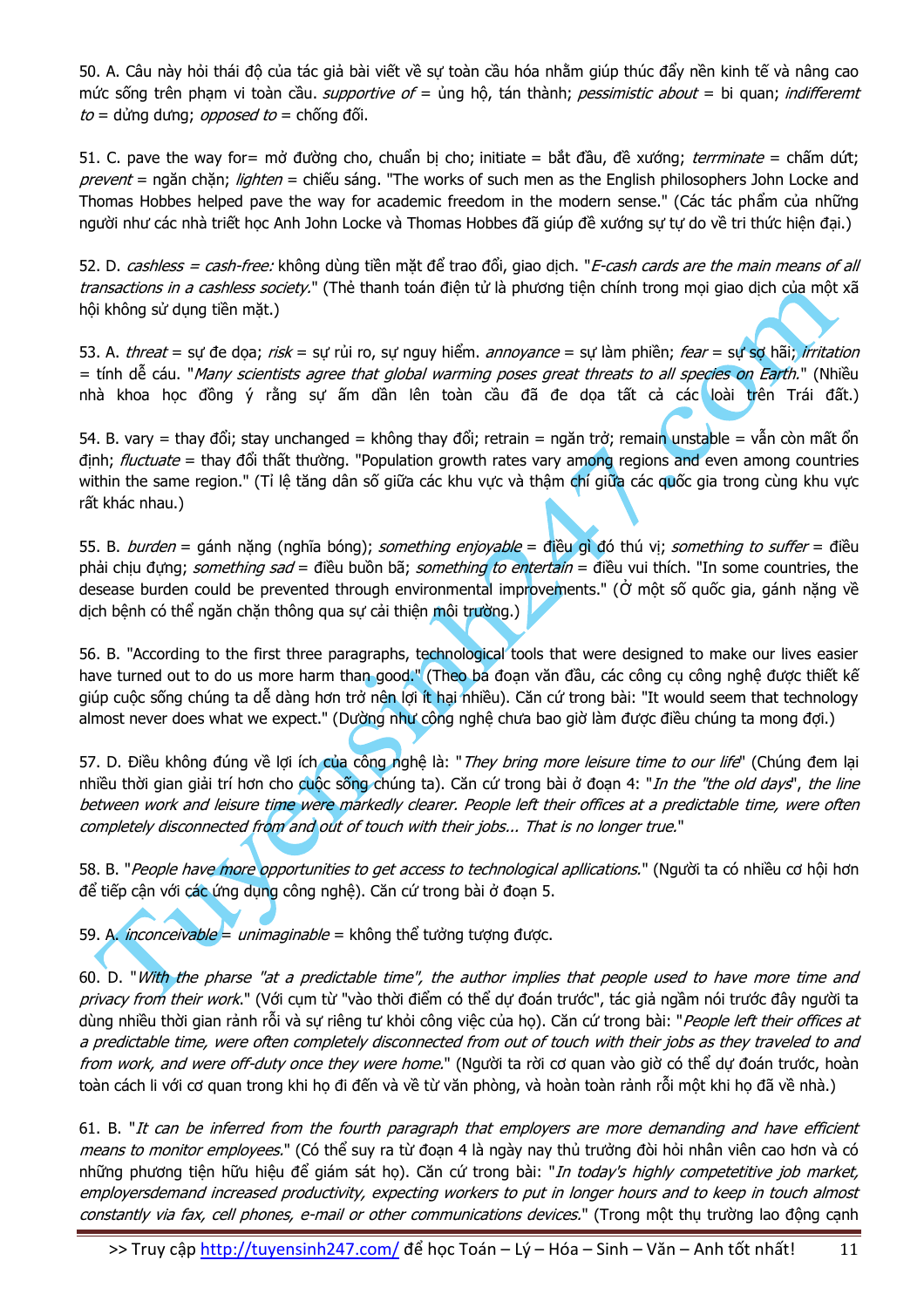tranh cao như hiện nay, các thủ trưởng đòi hỏi năng suất cao, nhân viên làm nhiều giờ hơn, liên lạc với cơ quan gần như liên tục thông qua fax, điện thoại di động, e-mail và các thiết bị viễn thông khác.)

62. C. employees. Đại từ **They** thay thế cho chủ từ trong câu trước là employees.

63. A. Ý chính đoạn 5 là: "New technology advances have added more stress to daily life". (Những thành tựu công nghệ mới góp phần làm cuộc sống hàng ngày thêm căng thẳng.)

64. B. Đoạn văn này có thể được trích ra từ: a science review (bài điểm tin khoa học).

65. D. Tựa đề thích hợp nhất cho đoạn văn là: "Expectations and Plain reality" (Sự mong đợi và thực tế rõ ràng). "Changes at the Workplace" (thay đổi nơi làm việc); "Research on the Roles of Computers" (nghiên cứu về vai trò của máy tính); "Benefits of Technology" (Lợi ích của công nghệ).

66. D. sinking → sinks (động từ chính trong mệnh đề được chia ở thì Hiện tại đơn). "When precipitation occurs, some of it evaporates, some runs off the surface it strikes, and some sinks into the ground." (Khi có một lượng nước mưa, một ít sẽ bay hơi, một ít trôi khỏi bề mặt mà nó rơi xuống, và một ít thấm vào đất.)

67. A. glablly = international = trên pham vị toàn cầu. globally and internationally *→* globally/ internationally.

68. A. library *→* libraries. "Of all the art-related reference and research libraries in North America, that of the Metropolitan Museum of Art in New York City is among the largest and most complete." (Trong tất cả thư viện dành cho nghiên cứu và tham khảo liên quan đến nghệ thuật, thư viện của viện bảo tàng nghệ thuật Metropolitan ở thành phố Niu-óoc nằm trong số thư viên lớn nhất và hoàn chỉnh nhất.) Đai từ "that" thay thế cho danh từ *library*.

69. A. Different fourteen  $\rightarrow$  Fourteen different. "*Fourteen different crops were grown 8,600 years ago by some of* the world's earliest farmers." (Mười bốn vụ mùa khác nhau được trồng cách đây 8.600 năm bởi những nông dân đầu tiên trên thế giới.)

70. C. accompany  $\rightarrow$  accompanieed (dang bi động: *should be accompanied*). A warning printed on a makeshift lifebouy says: "This is not a life-saving device. Children should be accompanied by their parents." (Cảnh báo in trên phao cứu sinh tự chế ghi rõ: "Đây không phải dụng cụ cứu hộ. Trẻ em nên được đi kèm cùng cha mẹ.")

71. C. Dạng quá khứ của **will** là **would** được dùng thay thế cho **used to** chỉ thói quen hoặc sự việc xảy ra trong quá khứ nhưng hiên nay đã chấm dứt. "Why don't we...?" là câu đề nghị nên ta dùng động từ suggest.

72. B. with flying colours = doing something very successfully (especially in passing an exam) (đồ đạt cao). Graduated with flying colours = graduated with very high marks.

73. A. Ta chọn câu tương đương ở dạng bị động.

Dạng chủ động:

People say that Mr. Goldman gave nearly a million pounds to charity last year.

Dang bị động:

Mr. Goldman is said **to have given** nearly a million pounds to charity last year.

(Người ta nói ông Goldman đã góp gần một triệu bảng Anh từ thiện hồi năm ngoái.)

Khi hành động trong mệnh đề "that" xảy ra trước hành động trong mệnh đề chính thì đa dùng "to have + past participle" sau động từ bị động để chỉ ý nghĩa hoàn thành.